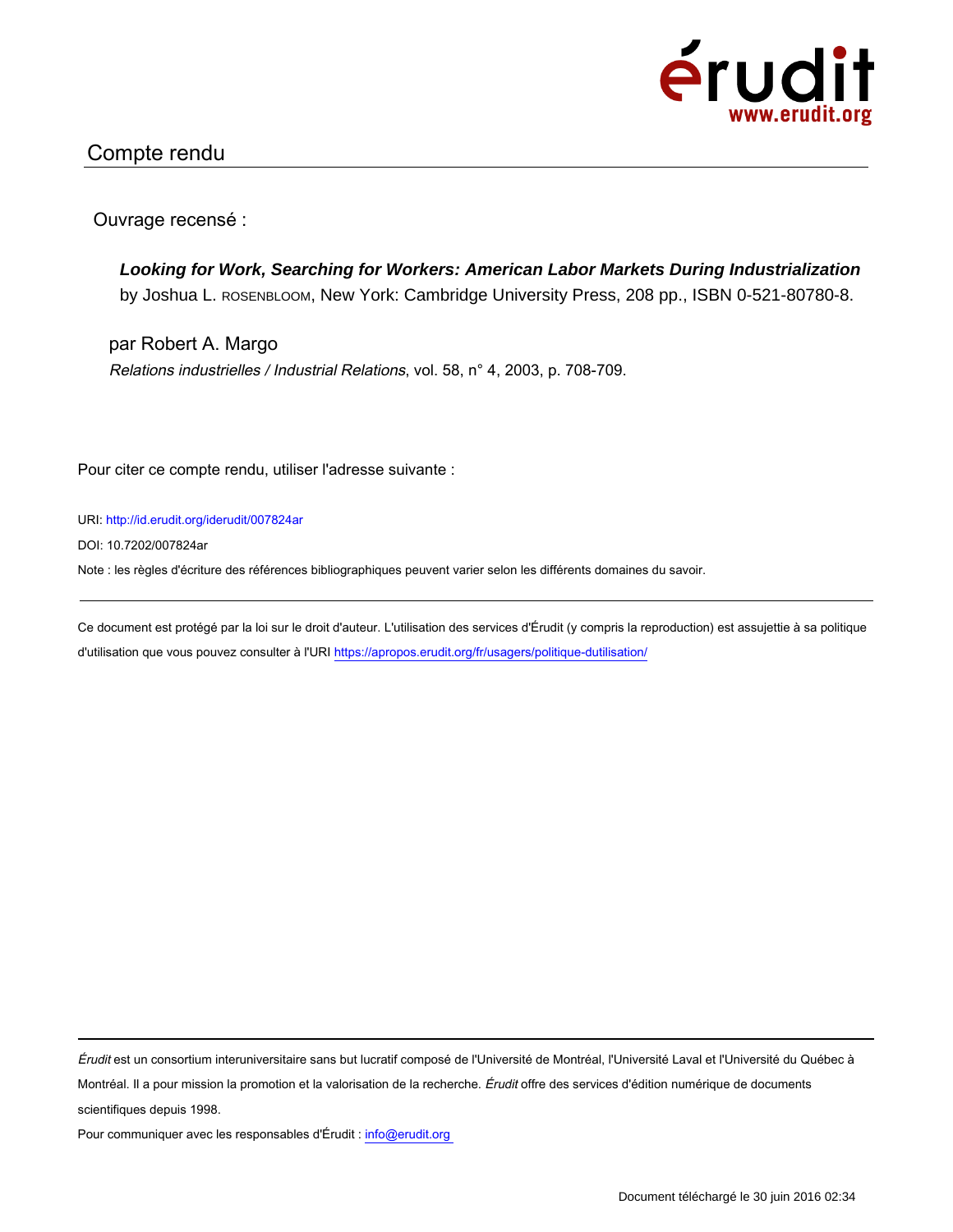## *Looking for Work, Searching for Workers: American Labor Markets During Industrialization*

by Joshua L. ROSENBLOOM, New York: Cambridge University Press, 208 pp., ISBN 0-521-80780-8.

Market integration is a central feature of modern economic development. In very small countries, market integration refers mostly, or fully, to external trade. But in large countries such as the United States, market integration also proceeds—or does not—from within.

*Looking for Work* focuses on the formation of a national market for labour in the United States. Previous work on the evolution of labour markets has generally used a simple labour demand-supply framework. This framework is central to Rosenbloom's book, but he goes beyond the black box to focus on the institutions that matched workers to employers. His central point is that the relevant institutions worked much better at allocating workers within the North or South than across the Mason-Dixon line until well into the twentieth century.

*Looking for Work* is divided into an introduction, five substantive chapters, and a conclusion. Following the introduction, Chapter 2 presents evidence that workers found jobs largely through "family and friends." The family and friends connection is not news; the novelty is Rosenbloom's contention that employers were far from passive participants. Employers actively encouraged their workers to recommend their family and friends, and when that failed, they took pro-active steps, engaging labour agents for example. The chapter also compares labour markets in the South and the North after the Civil War, noting the persistence of "low-wage" labour in the South in the face of better-paying jobs in the North.

Although many, perhaps most, workers found jobs through the "family-andfriends" connection, others were not so fortunate. Chapter 3 examines a substitute source of "matching" between workers and firms, private and public agencies. Of the two, private agencies appear to have been more successful, operating in all parts of the country and in relatively large numbers in major cities. Chapter 4 speculates that the spread of the factory system was partly induced by the difficulties that firms faced in recruiting skilled labour.

Chapter 5 studies labour market integration across regions and cities after 1870. The data are drawn from published government compilations of occupational wages, and from the census of manufactures, which yields estimates of average annual earnings of adult male workers. As already noted, the general finding is one of market integration within the North and the South, but not much evidence of convergence between regions.

Chapter 6 ("Labor Market Integration and the Use of Strikebreakers") is the most innovative. The data consist of information on strikes occurring between 1881 and 1894. At issue is whether or not "replacement workers" strikebreakers—were brought in. The data analysis in this chapter is at a level far removed from the rest of the book, and some non-economist readers may have a very hard time with it. The likelihood of using strikebreakers does not appear to have varied across locations, but, conditional on doing so, the number of replacement workers did vary with city size. The data also allow Rosenbloom to investigate whether strikebreakers were hired locally, but the precise meaning of "local" in not fully clear. Rosenbloom finds that the tendency to recruit outside workers was greater in rural areas and in the Northeast.